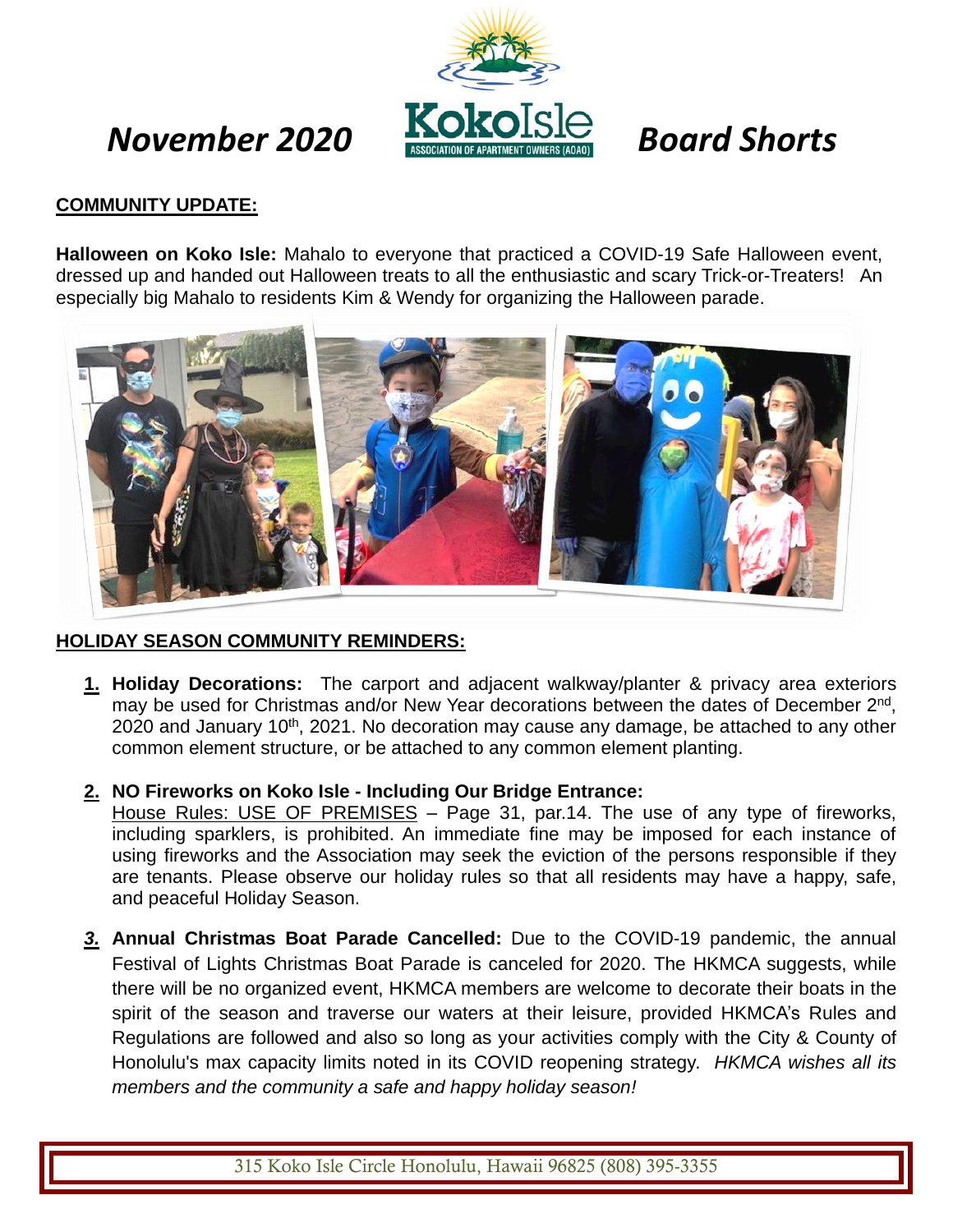## **Common House Rule violations:**

As the Holiday Season approaches, we would like to remind everyone of our Koko Isle House Rules pertaining to "Quiet Enjoyment". These rules apply to all noise, grilling, and construction noise on Koko Isle that help us all enjoy a peaceful quiet neighborhood.

# **1. HOUSE RULES – PAGE 25 - QUIET ENJOYMENT**

- *a) Nuisances of every kind and/or nature are prohibited.*
- *b) No person shall permit or cause any sound or noise, of any kind, at any time, to exist or to continue which unreasonably interferes with the rights, comfort, or convenience of any other person.*
- *c) In particular, the hours of 10:00 p.m. through 8:00 a.m. nightly shall be quiet hours; except that quiet hours shall begin on midnight on Friday, Saturday and the night preceding a holiday. Noise associated with the maintenance, repair or remodeling of units, vehicles or boats is restricted to the hours of 8:00 a.m. through 5:00 p.m., Monday through Saturday.*
- *d) No person shall permit or cause any smell or odor, of any kind, at any time, to exist or to continue which unreasonably interferes with the rights, comfort, or convenience of any other person.*
- *e) No person shall engage in any conduct which poses an unreasonable risk of harm to any person or to any property, or which may unreasonably disturb any person's reasonable expectation of peace or quiet enjoyment of Koko Isle.*
- **3. Other common House Rules guests are not aware of:**
	- **a) The swimming pool and boat yard are closed to all guests or non-residents of Koko Isle.**
	- **b) No Skateboarding, skating, wave boarding or use of other such devices on any portion of the common elements are allowed.**
	- c) No over-night parking without a parking pass and please remind your guests to not park in "Reserved" parking stalls. Passes available at the Resident Manager's office.
	- d) **Koko Isle is a residential community and short-term vacation rentals are prohibited.**

### **Pet Reminders:**

- **5. Please Pick-Up your pet's waste!!!**
- **6. Dogs:** We often receive complaints of dogs barking continuously from court yards when left unattended or when owners are not home. As a reminder, it is against the law for a dog to bark constantly for 10 minutes, or unprovoked for 30 minutes on and off, to the disturbance of others.

315 Koko Isle Circle Honolulu, Hawaii 96825 (808) 395-3355